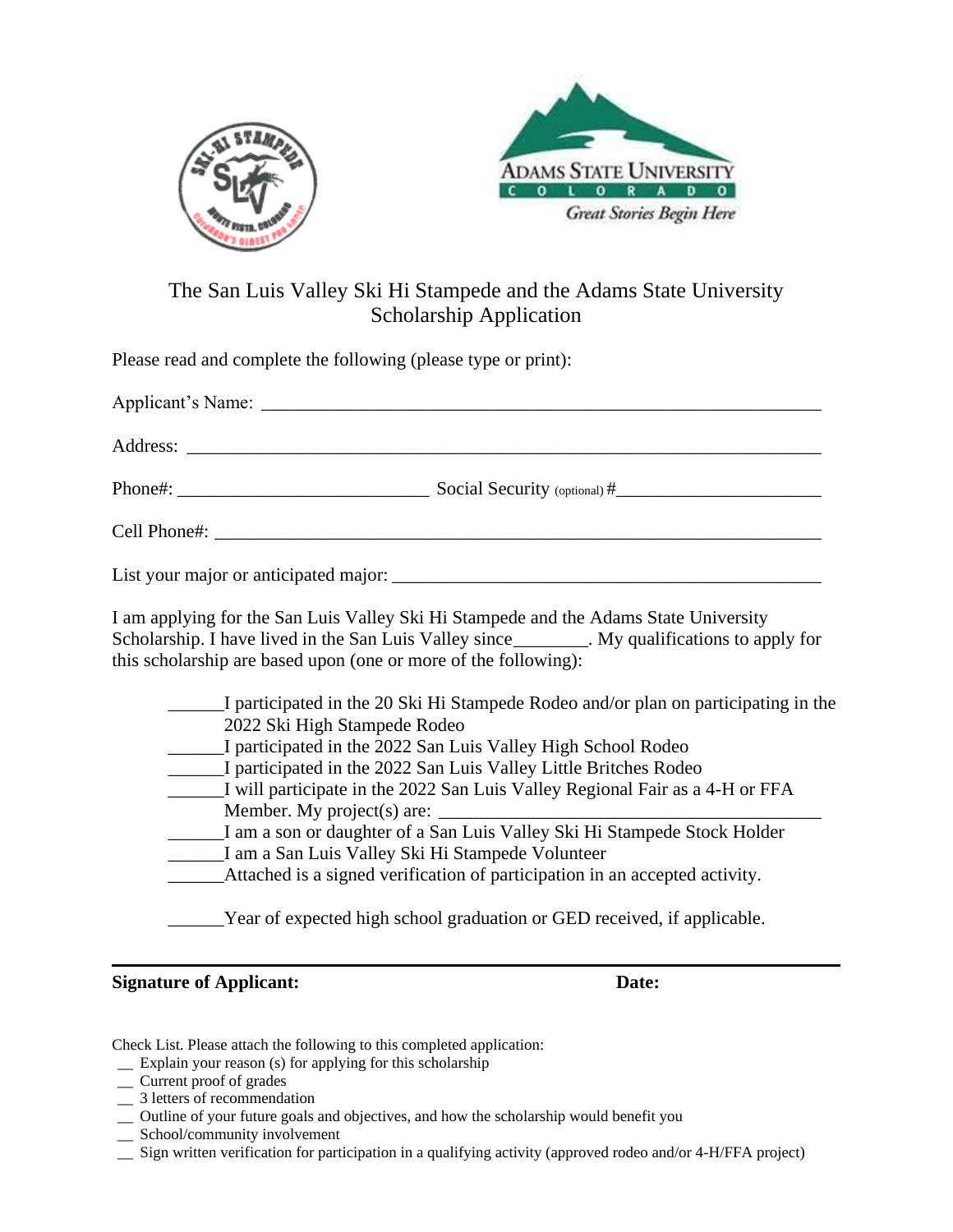Application deadline is due June 25, 2022 **IMPORTANT:** Only complete applications are accepted.

Please return completed application:

San Luis Valley Ski Hi Stampede ATTN: Scholarship Committee P.O. Box 391 Monte Vista, CO 81144

If you have any questions, please call:

Karla Willschau (719) 588-0046

Procedures for selection of scholarship awards:

- 1. Application deadline will be on June 25, 2022.
- 2. Selection committee will be comprised of the following:
	- a. The Scholarship Committee of the San Luis Valley Ski Hi Stampede Committee (3 people).
	- b. A third party not affiliated with the Stampede and/or Stampede Committee
- 3. Committee shall meet on or before July 15 of the year of selection to pick candidates.
- 4. All decisions by the selections committee are final.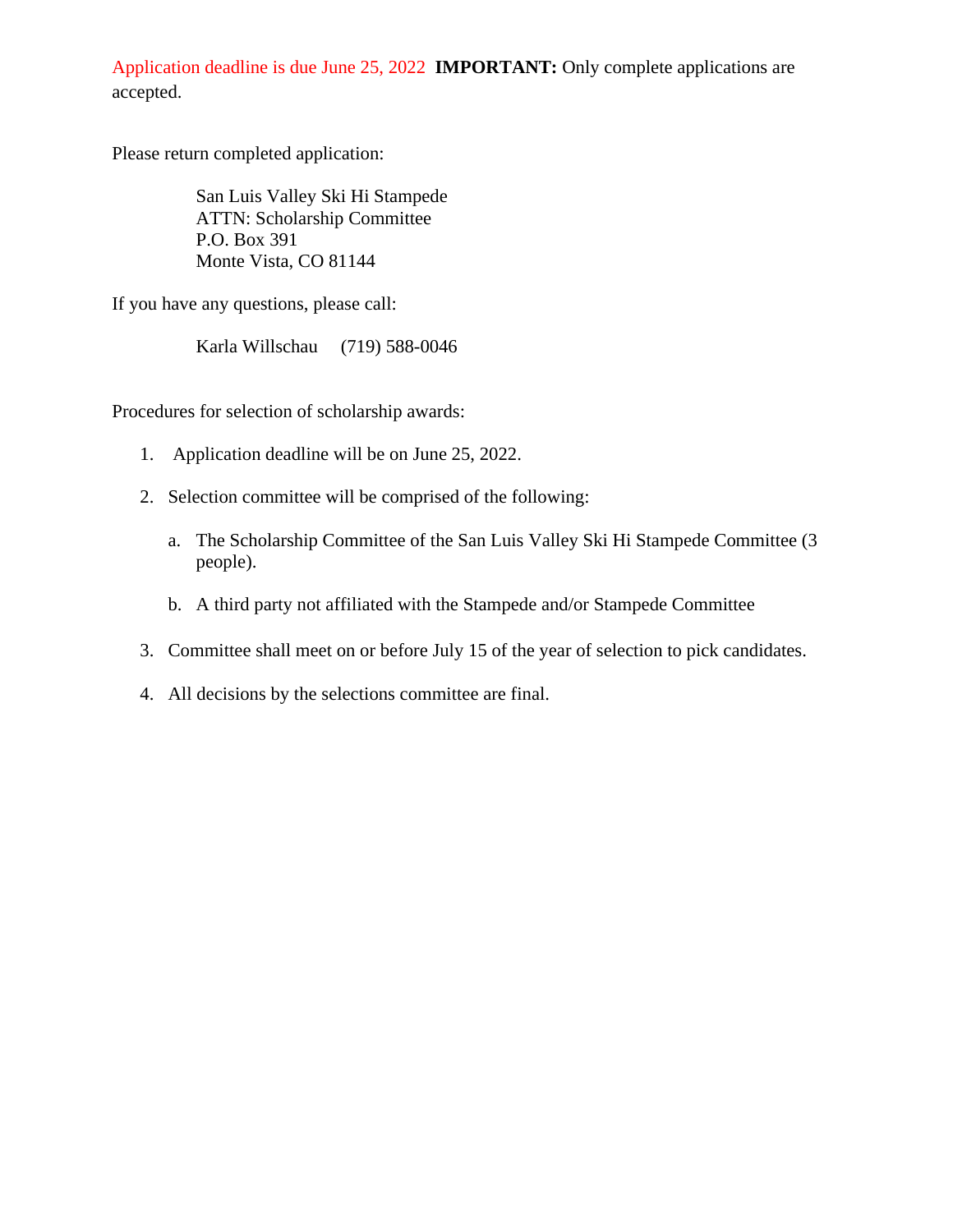Verification of Participation in an Approval activity for:

The San Luis Valley Ski Hi Stampede and the Adams State Scholarship Application

**This form is required if applying for the above referenced scholarship. NO EXCEPTIONS!**

**Name of Scholarship Applicant: \_\_\_\_\_\_\_\_\_\_\_\_\_\_\_\_\_\_\_\_\_\_\_\_\_\_\_\_\_\_\_\_\_\_\_\_\_\_\_\_\_\_\_\_\_\_\_\_**

**I herby affirm that the above referenced person participated in one or more of the following:**

\_\_\_\_\_\_I participated in the 202 San Luis Valley High School Rodeo \_\_\_\_\_\_I participated in the 202 San Luis Valley Little Britches Rodeo I will participate in the 2022 Stampede or did participate in the 2021 Stampede \_\_\_\_\_\_I will participate in the 2022 San Luis Valley Regional Fair as a 4-H or FFA Member. My project(s) are:

Rodeo President and/or Secretary

4-H and/or FFA Leader/ASU Rodeo Club

Date of Signature